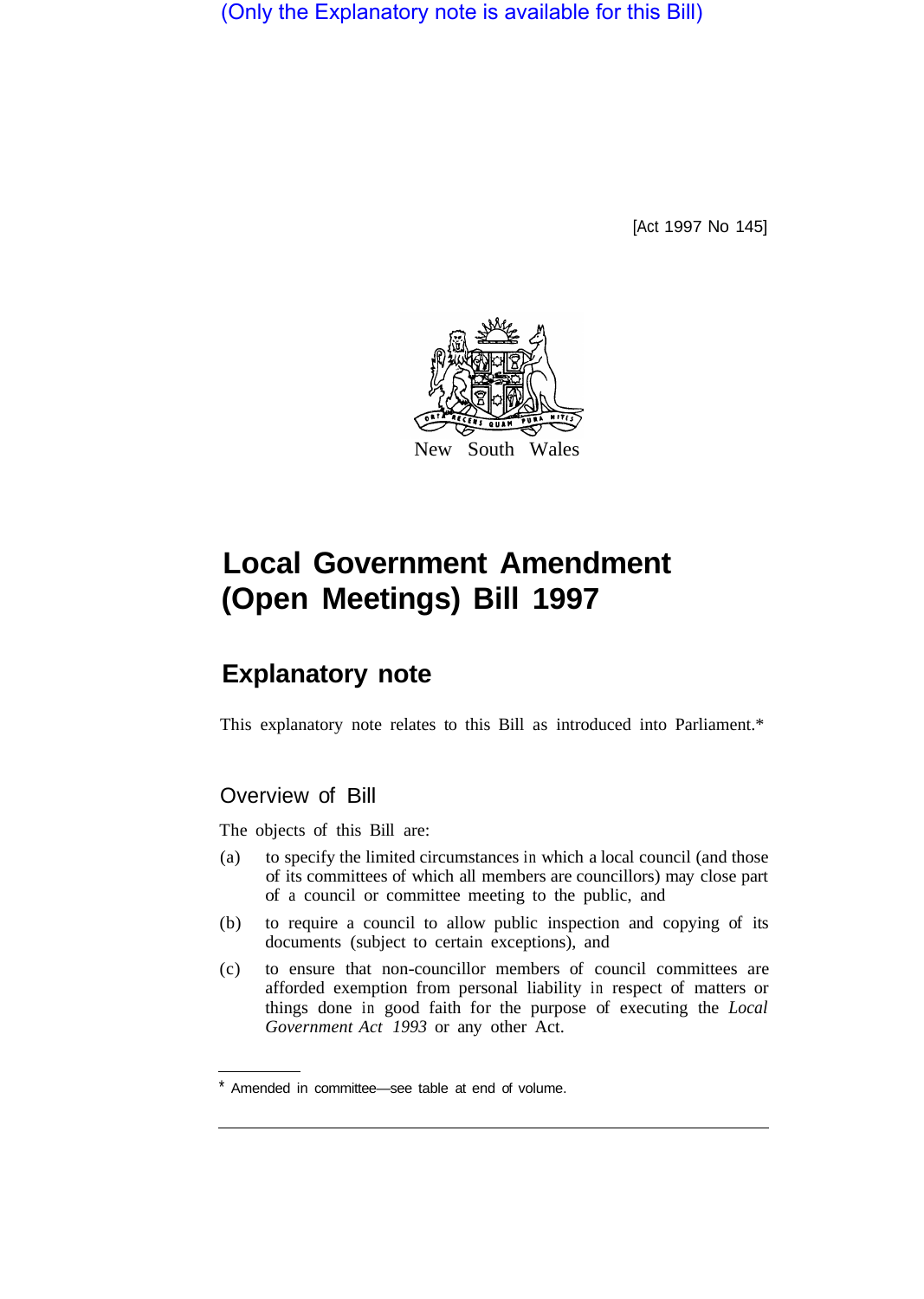Local Government Amendment (Open Meetings) Bill 1997 [Act 1997 No 145]

Explanatory note

## Outline of provisions

**Clause 1** sets out the name (also called the short title) of the proposed Act.

**Clause 2** provides for the commencement of the proposed Act on a day or days to be appointed by proclamation.

**Clause 3** is a formal provision giving effect to the amendments to the *Local Government Act 1993* set out in Schedule 1.

#### **Public attendance at council meetings**

**Schedule 1 [1]** repeals section 9 (2) of the *Local Government Act 1993 (the Act)* and inserts proposed section 9 (2) and (2A) to expand the obligations of local councils in giving notice of proposed meetings. **Schedule 1 [2], [11]**  and **[12]** make consequential amendments.

**Schedule 1 [3]** repeals section 10 (Who is entitled to attend meetings?) and replaces it with proposed sections 10–10E.

Proposed section 10 largely restates the current section  $10(1)$  and  $(4)$ , which makes it clear that, except as otherwise provided in Part 1 of Chapter 4 of the Act, everyone is entitled to attend a meeting of a local council (and meetings of council committees of which all the members are councillors) unless the person has been expelled from the meeting. (The proposed section inserts a new provision to the effect that a person may be expelled from a meeting only on the grounds specified in, or in the circumstances prescribed by, the regulations.)

Proposed section 10A empowers a local council to close a meeting to the public during its receipt or discussion of the matters specified in the proposed section. The proposed section is largely a restatement of the current section 10 (2), but it omits certain grounds for closure set out in that subsection (such as the discussion of proposals for the sale or purchase of land), narrows the scope of certain other grounds (such as the discussion of commercial information) and introduces a new ground (the discussion of information that would, if disclosed, confer a commercial advantage on a person with whom the council is conducting, or proposes to conduct, business).

Proposed section 10B limits the extent to which part of a meeting may be closed in accordance with proposed section 10A.

Proposed section 10C allows, in urgent cases, the closure of part of a meeting without the notice required by section 9.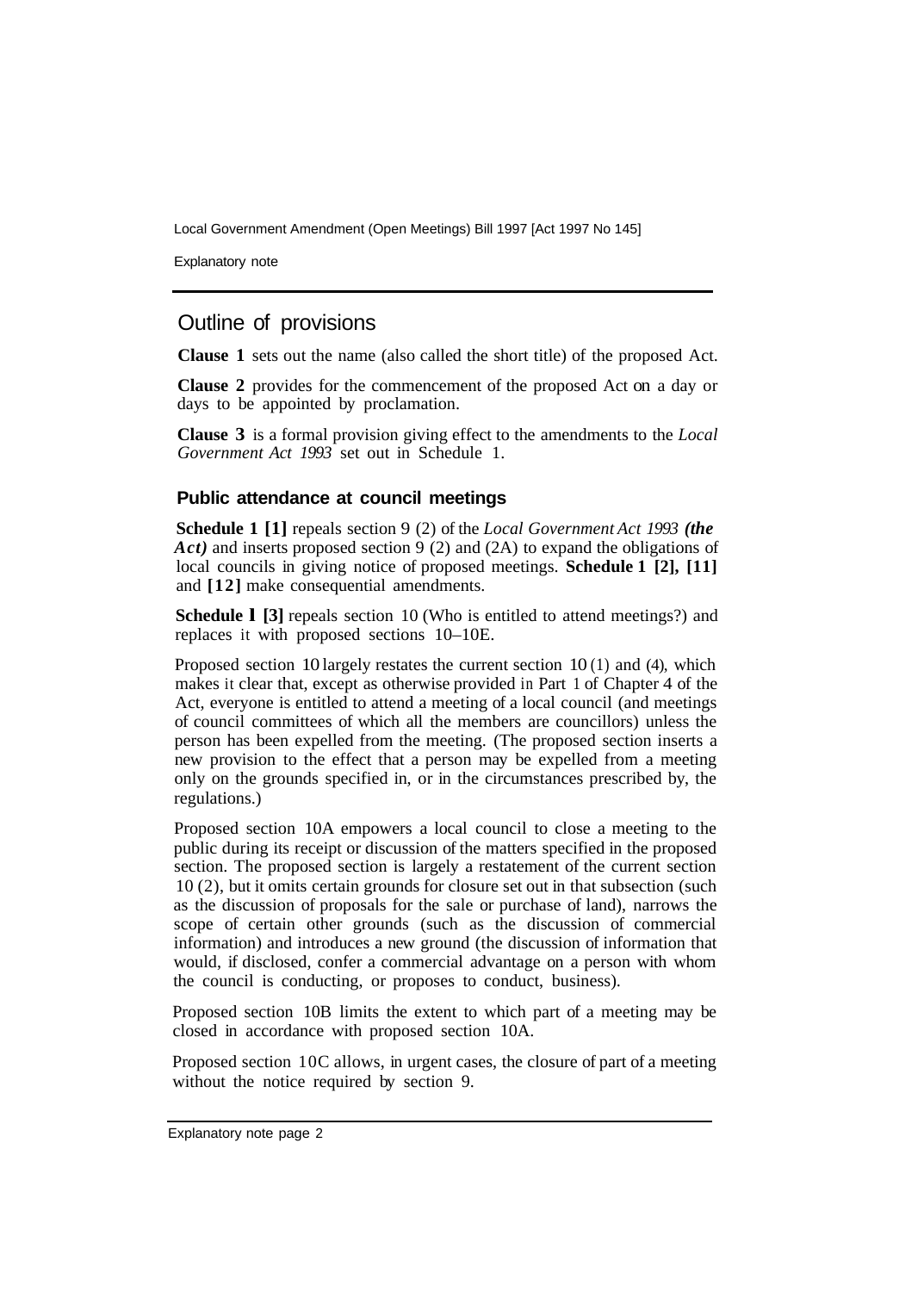Local Government Amendment (Open Meetings) Bill 1997 [Act 1997 No 145]

Explanatory note

Proposed section 10D expands the requirements of the current section 10 (3) in relation to the taking of a decision to close part of a meeting and the recording of that decision in the minutes of the meeting.

Proposed section 10E is a new provision. It requires a council (or a council committee) that closes part of a meeting to the public to determine a date (or dates) on which the public is to be given reasonable access to the minutes of the closed part of the meeting and the associated business papers. However, that access is not required to be given to the parts of the minutes or the business papers that deal with matters specified in the proposed section (such as the personal hardship of any resident or ratepayer).

**Schedule 1 [4]** and **[13]** are consequential on the proposed repeal of section 10 (2) and the proposed enactment of section 10A.

**Schedule 1 [5]** is consequential on the proposed enactment of section 10E.

#### **Public access to council documents**

**Schedule 1 [6]** amends section 12 (What information is publicly available?) of the Act so as to include development applications (made under the *Environmental Planning and Assessment Act 1979)* and building applications, and documents associated with such applications, among the council documents that everyone is entitled to inspect free of charge. However, proposed section 12 (1A) (inserted by **Schedule 1 [7])** provides that the right to inspect development applications and building applications does not extend to the inspection of certain parts of the plans and specifications, and certain commercial information, associated with those applications.

**Schedule 1 [9]** repeals section 12 (6), which currently provides that the council's obligations under section 12 in relation to public inspection of the documents specified in that section do not prevent it from allowing inspection (free of charge) of any other of its documents. Schedule 1 [9] replaces section 12 (6) with proposed subsections (6)–(8). Rather than merely empowering a council to *allow* inspection of its other documents free of charge, proposed section 12 (6) *requires* a council to do so, unless the council is satisfied that allowing inspection of the document would, on balance, be contrary to the public interest. Proposed section 12 (7) exempts some documents from this requirement (the same documents as are exempted from the requirements of the proposed section 10E), and proposed section 12 (8) precludes a council from determining that inspection is not in the public interest on the grounds that the inspection may cause embarrassment to the council or on similar grounds.